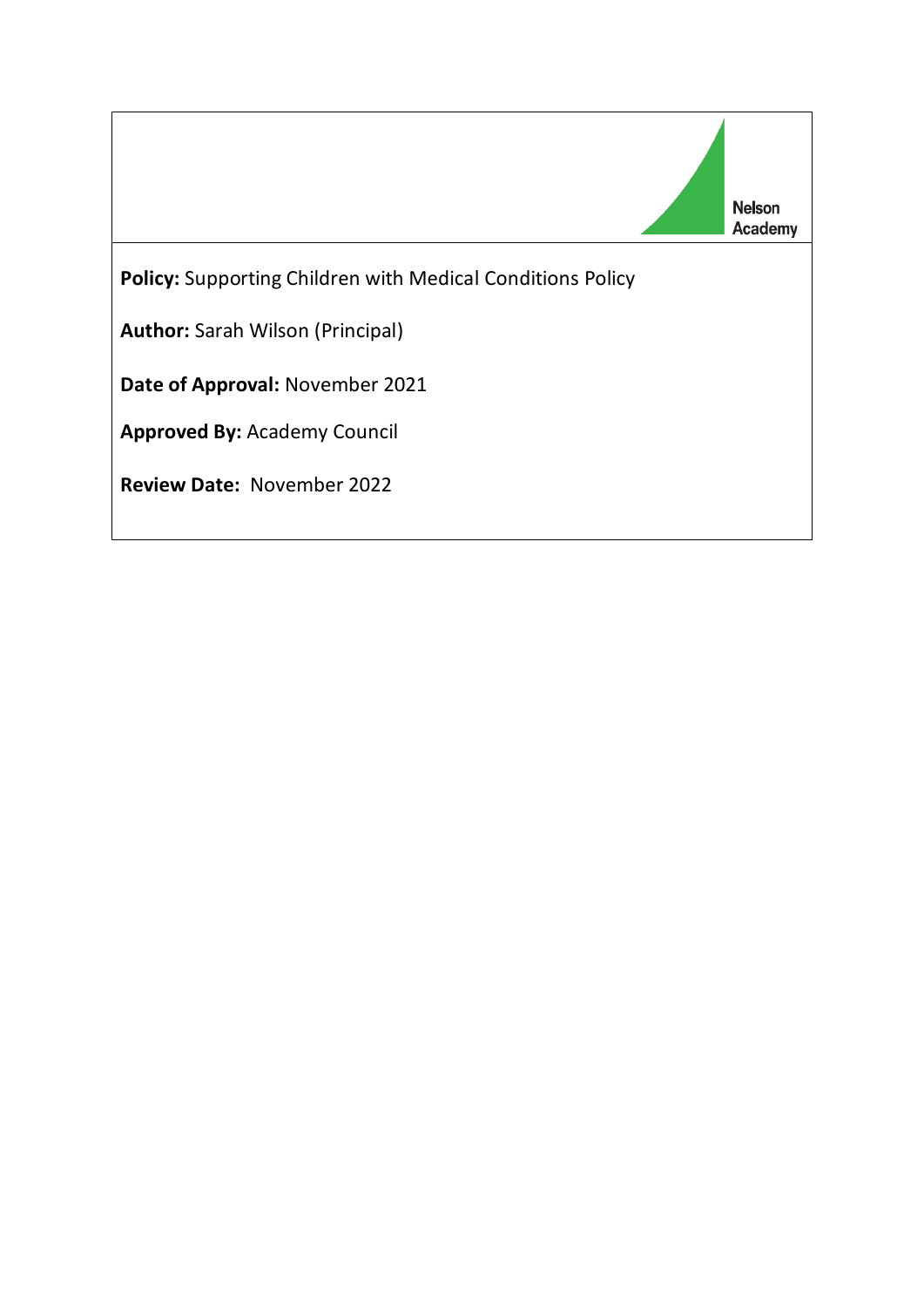#### **Nelson Academy - Supporting Children With Medical Conditions Policy**

Nelson Academy wishes to ensure that pupils with medical conditions receive appropriate care and support at school. All pupils have an entitlement to a full time curriculum or as much as their medical condition allows. This policy has been developed in line with the Department for Education's statutory guidance released in 2015 – "Supporting pupils at school with medical conditions" under a statutory duty form section 100 of the Children and Families Act 2014. The statutory duty came into force on 1st September 2014 and was updated in 2017. The Academy will have regard to the statutory guidance issued. We take account of it, carefully consider it and we make all efforts to comply. Ofsted places a clear emphasis on meeting the needs of pupils with SEN and Disabilities, also including those pupils with medical conditions.

#### **Key roles and responsibilities**

#### **a) The Local Authority (LA)is responsible for:**

1) Promoting co-operation between relevant partners regarding supporting pupils with medical conditions.

2) Providing support, advice /guidance and training to schools and their staff to ensure Individual Healthcare Plans (IHP) are effectively delivered.

3) Working with schools to ensure pupils attend full-time or make alternative arrangements for the education of pupils who need to be out of school for fifteen days or more due to a health need and who otherwise would not receive a suitable education.

#### **b) The Local Governing Body of Nelson Academy is responsible for:**

1) Ensuring arrangements are in place to support pupils with medical conditions. 2) Ensuring the policy is developed collaboratively across services, clearly identifies roles and responsibilities and is implemented effectively.

3) Ensuring that the Supporting Pupils with Medical Conditions Policy does not discriminate on any grounds including, but not limited to protected characteristics: ethnicity/national/ origin, religion or belief, sex, gender reassignment, pregnancy & maternity, disability or sexual orientation.

4) Ensuring the policy covers arrangements for pupils who are competent to manage their own health needs.

5) Ensuring that all pupils with medical conditions are able to play a full and active role in all aspects of school life, participate in school visits / trips/ sporting activities, remain healthy and achieve their academic potential.

6) Ensuring that relevant training is delivered to someone who will have responsibility to support children with medical conditions and that they are signed off as competent to do so.

7) Ensuring written records are kept of, any and all, medicines administered to pupils.

8) Ensuring the policy sets out procedures in place for emergency situations.

9) Ensuring the level of insurance in place reflects the level of risk.

10) Handling complaints regarding this policy as outlined in the school's Complaints Policy.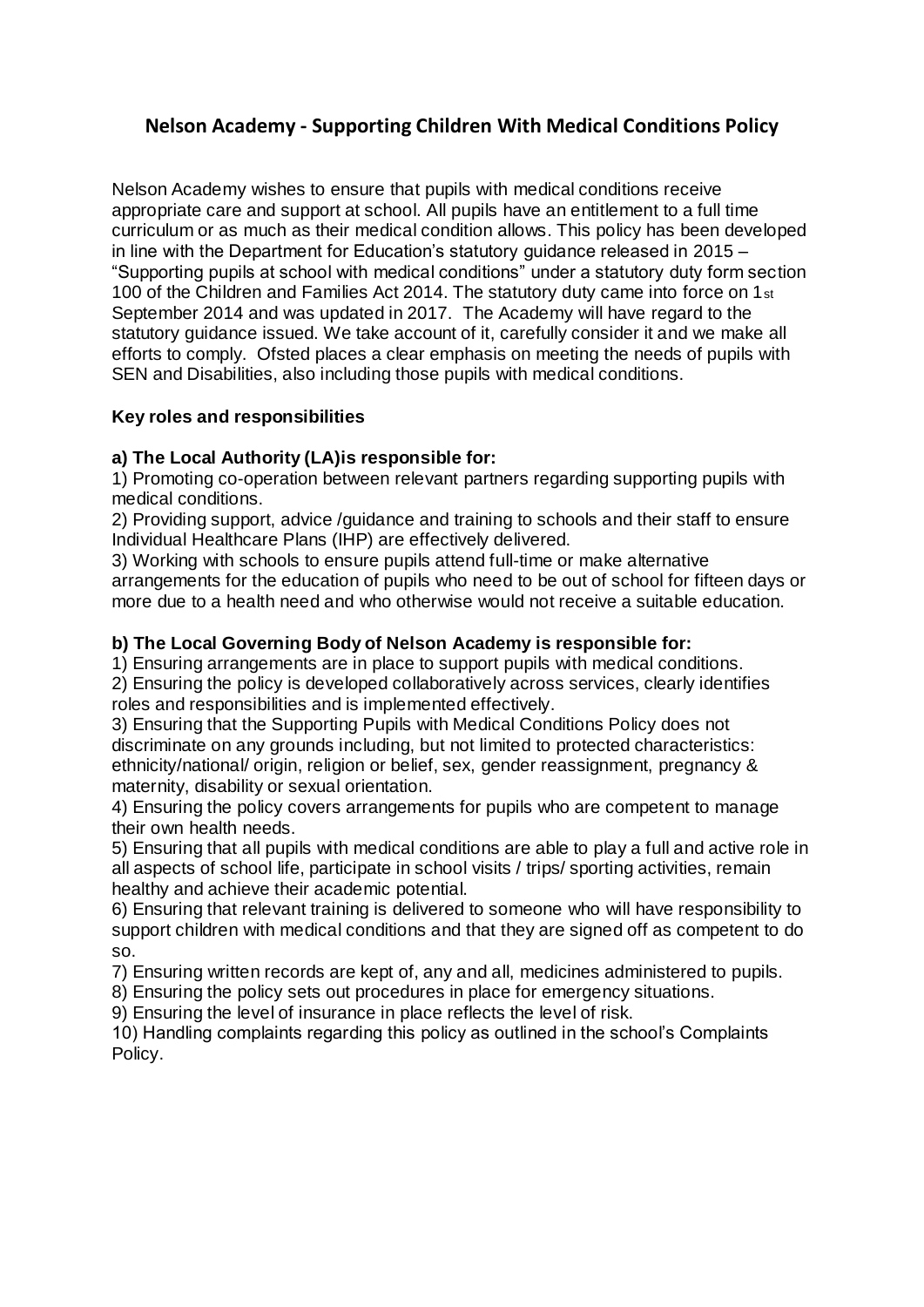#### **c) The Principal is responsible for:**

1) Ensuring the policy is developed effectively with partner agencies and then making staff aware of this policy.

2) The day-to-day implementation and management of the Supporting Pupils with Medical Conditions Policy and Procedures of Nelson Academy.

3) Liaising with healthcare professionals regarding the training required for staff.

4) Identifying staff who need to be aware of a child's medical condition.

5) Developing Individual Healthcare Plans (IHPs).

6) Ensuring a sufficient number of trained members of staff are available to implement the policy and deliver IHPs in normal, contingency and emergency situations.

7) If necessary, facilitating the recruitment of staff for the purpose of delivering the promises made in this policy. Ensuring more than one staff member is identified, to cover holidays / absences and emergencies.

8) Ensuring the correct level of insurance is in place for teachers who support pupils in line with this policy.

9) Continuous two way liaison with school nurses and school in the case of any child who has or develops an identified medical condition.

10) Ensuring confidentiality and data protection

11) Assigning appropriate accommodation for medical treatment/ care

12) Considering the purchase of a defibrillator.

13) Voluntarily holding 'spare' salbutamol asthma inhalers for emergency use.

#### d) **Staff members are responsible for:**

1) Taking appropriate steps to support children with medical conditions and familiarising themselves with procedures which detail how to respond when they become aware that a pupil with a medical condition needs help. *A first-aid certificate is not sufficient*.

2) Knowing where controlled drugs are stored and where the key is held.

3) Taking account of the needs of pupils with medical conditions in lessons.

4) Undertaking training to achieve the necessary competency for supporting pupils with medical conditions, with particular specialist training if they have agreed to undertake a medication responsibility.

5) Allowing inhalers, adrenalin pens and blood glucose testers to be held in an accessible location, following DfE guidance.

#### e) **The School Nurse Service is responsible for:**

1) Collaborating on developing an IHP in anticipation of a child with a medical condition starting school.

2) Notifying the school when a child has been identified as requiring support in school due to a medical condition at any time in their school career.

3) Supporting staff to implement an IHP and then participate in regular reviews of the IHP. Giving advice and liaison on training needs alongside the SENCO

4) Liaising locally with lead clinicians on appropriate support.

5) Assisting the SENCO and Principal in identifying training needs and providers of training.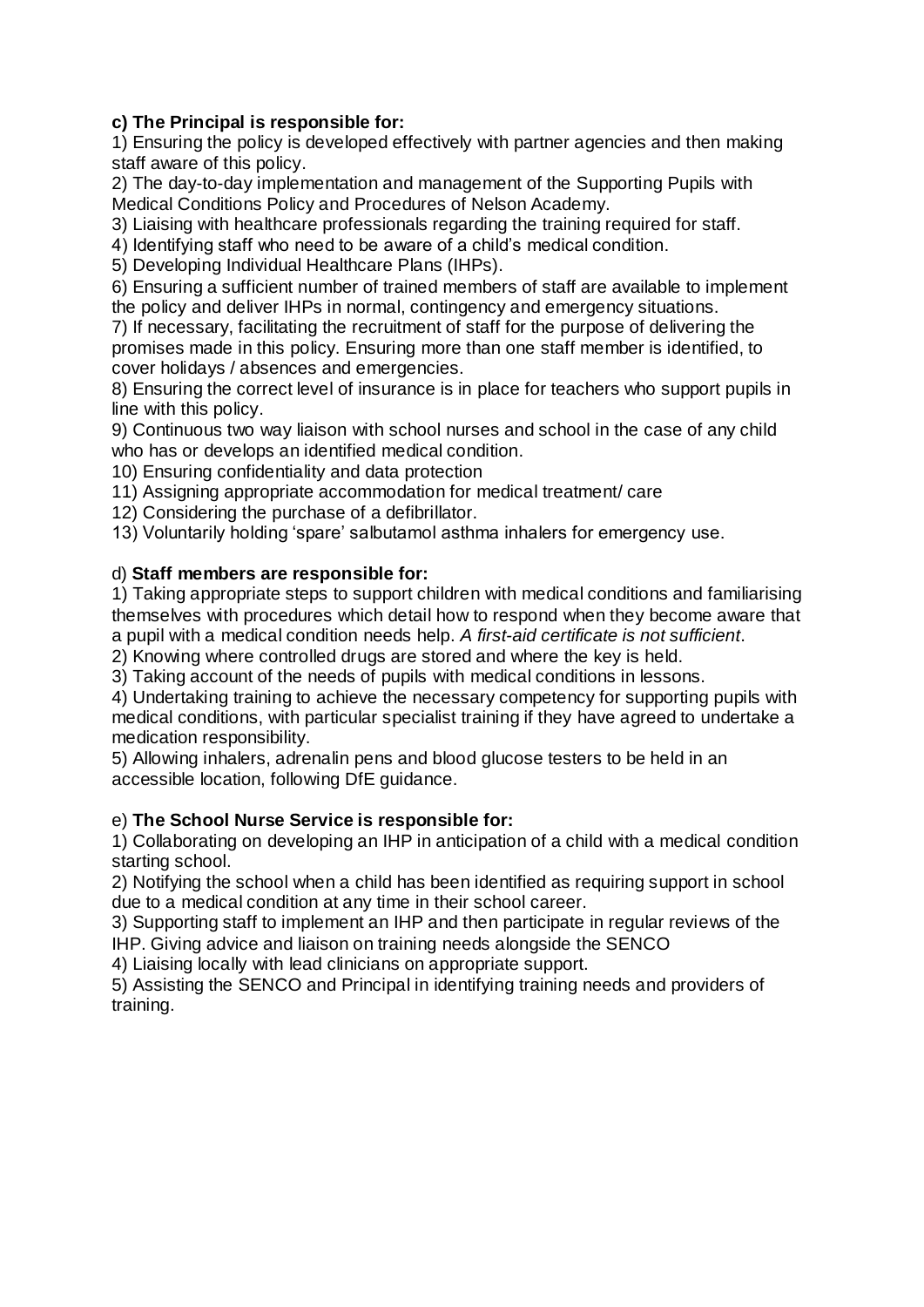#### **f) Parents and carers are responsible for:**

1) Keeping the school informed about any new medical condition or changes to their child/children's health.

2) Participating in the development and regular reviews of their child's IHP.

3) Completing a parental consent form to administer medicine or treatment before bringing medication into school.

4) Providing the school with the medication their child requires and keeping it up to date including collecting leftover medicine.

5) Carrying out actions assigned to them in the IHP with particular emphasis on, they or a nominated adult, being contactable at all times.

#### g) **Pupils are responsible for:**

1) Providing information on how their medical condition affects them.

2) Contributing to their IHP

3) Complying with the IHP and self-managing their medication or health needs including carrying medicines or devices, if judged competent to do so by a healthcare professional and agreed by parents.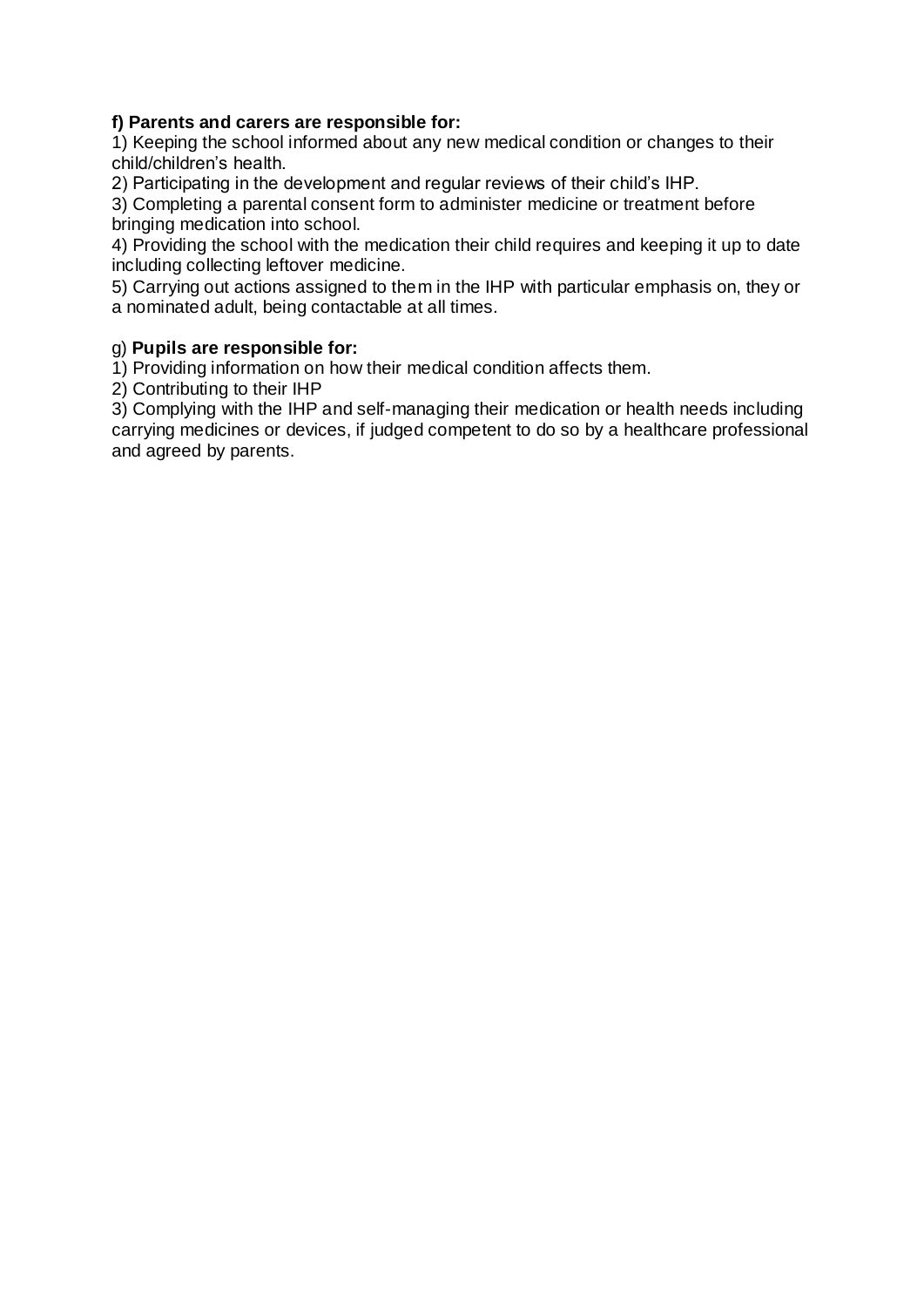#### **2) Training of staff**

a) Newly appointed teachers, supply or agency staff and support staff will receive training on the 'Supporting Pupils with Medical Conditions' Policy as part of their induction.

b) The clinical lead for each training area/session will be named on each IHP. c) No staff member may administer prescription medicines or undertake any healthcare procedures without undergoing training specific to the condition and signed off as competent.

d) School will keep a record of medical conditions supported, training undertaken and a list of adults qualified to undertake responsibilities under this policy. They will notify Health & Safety NCC, and Risk, Insurance & Governance Manager (The Director of Finance and Operations) Eastern Multi Academy Trust.

#### **3) Medical conditions register /list**

a) Schools admissions forms should request information on pre-existing medical conditions. Parents must have easy pathway to inform school at any point in the school year if a condition develops or is diagnosed. Consideration could be given to seeking consent from GPs to have input into the IHP and also to share information for recording attendance.

b) A medical conditions list or register should be kept, updated and reviewed regularly by the nominated member of staff. Each class teacher should have an overview of the list for the pupils in their care, within easy access.

c) Supply staff and support staff should similarly have access on a need to know basis. Parents should be assured data sharing principles are adhered to.

d) For pupils on the medical conditions list key stage transition points meetings should take place in advance of transferring to enable parents, school and health professionals to prepare IHP and train staff if appropriate.

#### **4) Individual Healthcare Plans (IHPs)**

a) Where necessary (Principals will make the final decision) an Individual Healthcare Plan (IHP) will be developed in collaboration with the pupil, parents/carers, Principal, Special Educational Needs Coordinator (SENCO) and medical professionals. *b)* IHPs will be easily accessible to all relevant staff, including supply/agency staff, whilst preserving confidentiality. Staffrooms are inappropriate locations under Information Commissioner's Office (ICO) advice for displaying IHP as visitors/parent helpers etc. may enter.

If consent is sought from parents, photo and instructions may be displayed. More discreet location for storage such as Intranet or locked file is more appropriate. *However, in the case of conditions with potential life-threatening implications the information should be available clearly and accessible to everyone.* 

c) IHPs will be reviewed at least annually or when a child's medical circumstances change, whichever is sooner.

d) Where a pupil has an Education, Health and Care plan or special needs statement, the IHP will be linked to it or become part of it.

e) Where a child is returning from a period of hospital education or alternative provision or home tuition, collaboration between the LA /AP provider and school is needed to ensure that the IHP identifies the support the child needs to reintegrate.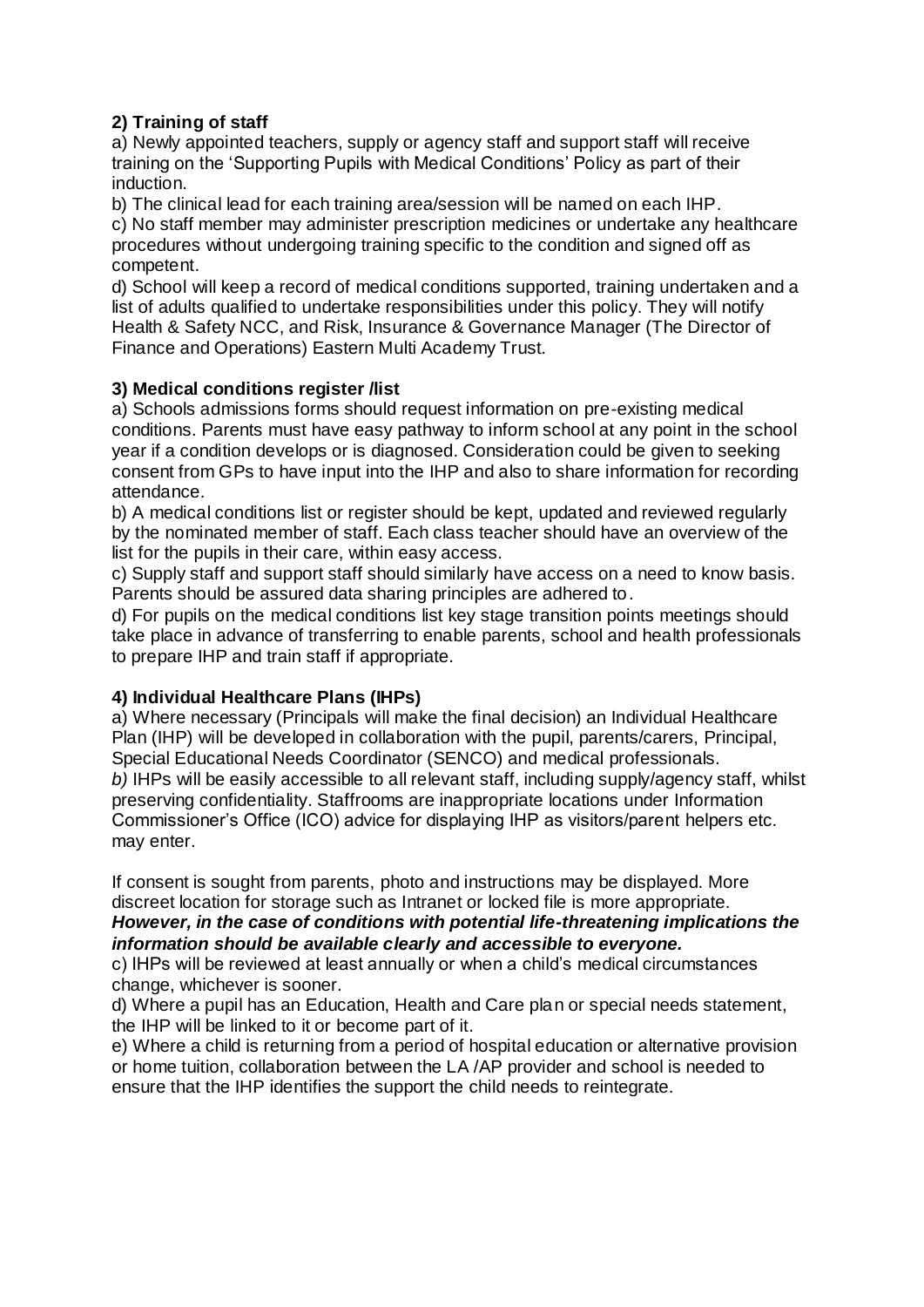#### 5) **Transport arrangements**

a) Where a pupil with an IHP is allocated school transport the school should invite a member of NCC Transport team who will arrange for the driver or escort to participate in the IHP meeting. A copy of the IHP will be copied to the Transport team and kept on the pupil record. The IHP must be passed to the current operator for use by the driver /escort and the Transport team will ensure that the information is supplied when a change of operator takes place.

b) For some medical conditions the driver/ escort will require adequate training. For pupils who receive specialised support in school with their medical condition this must equally be planned for in travel arrangements to school and included in the specification to tender for that pupil's transport.

c) When prescribed controlled drugs need to be sent in to school, parents will be responsible for handing them over to the adult in the car in a suitable bag or container. They must be clearly labelled with name and dose etc.

d) Controlled drugs will be kept under the supervision of the adult in the car throughout the journey and handed to a school staff member on arrival. Any change in this arrangement will be reported to the Transport team for approval or appropriate action.

#### 6) **Education Health Needs (EHN) referrals**

a) All pupils of compulsory school age who because of illness, lasting 15 days or more, would not otherwise receive a suitable full-time education are provided for under the local authority's duty to arrange educational provision for such pupils.

#### **7) Medicines**

a) Where possible, unless advised it would be detrimental to health, medicines should be prescribed in frequencies that allow the pupil to take them outside of school hours. b) If this is not possible, prior to staff members administering any medication, the parents/carers of the child must complete and sign a parental consent to administration of medicine form.

c) No child will be given any prescription or non-prescription medicines without written parental consent except in exceptional circumstances.

f) Medicines MUST be in date, labelled, and provided in the original container (except in the case of insulin which may come in a pen or pump) with dosage instructions. Medicines which do not meet these criteria will not be administered.

g) A maximum of **four** weeks' supply of the medication may be provided to the school at one time.

h) All medication must be kept securely in school whether prescribed or non-prescribed. Failure to adhere to this could put other children at risk. Children must not have any medication in their possession and passing medication to another child is an offence. Schools should otherwise keep controlled drugs that have been prescribed for a pupil securely stored in a non-portable container and only named staff should have access. Controlled drugs should be easily accessible in an emergency.

i) Medications will be stored in the School Office or in a secure fridge.

j) Any medications left over at the end of the course will be returned to the child's parents.

k) Written records will be kept of any medication administered to children.

l) Pupils will never be prevented from accessing their medication.

m) Emergency salbutamol inhaler kits may be kept voluntarily by school.

n) General posters about medical conditions (diabetes, asthma, epilepsy etc.) are recommended to be visible in the staff room.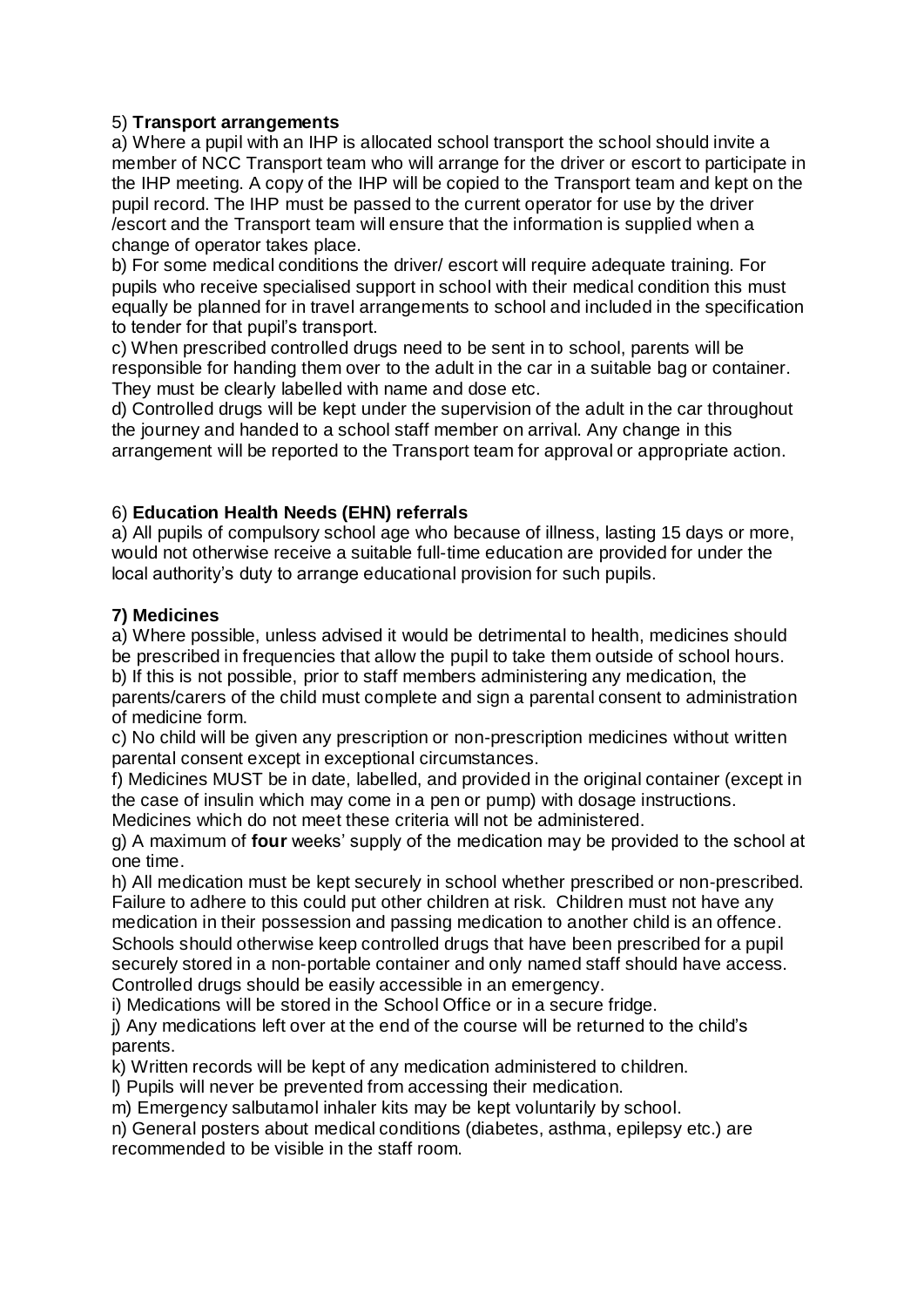o) Nelson Academy cannot be held responsible for side effects that occur when medication is taken correctly.

p) Staff will not force a pupil, if the pupil refuses to comply with their health procedure, and the resulting actions will be clearly written into the IHP which will include informing parents.

#### **8) Emergencies**

a) Medical emergencies will be dealt with under the school's emergency procedures which will be communicated to all relevant staff so they are aware of signs and symptoms.

b) Pupils will be informed in general terms of what to do in an emergency such as telling a teacher.

c) If a pupil needs to be taken to hospital, a member of staff will remain with the child until their parents arrive.

#### **9) Day trips, residential visits and sporting activities**

a) Unambiguous arrangements should be made and be flexible enough to ensure pupils with medical conditions can participate in school trips, residential stays, sports activities and not prevent them from doing so unless a clinician states it is not possible.

b) To comply with best practice risk assessments should be undertaken, in line with H&S executive guidance on school trips, in order to plan for including pupils with medical conditions. Consultation with parents, healthcare professionals etc. on trips and visits will be separate to the normal day to day IHP requirements for the school day.

#### **10) Avoiding unacceptable practice**

*Each case will be judged individually but in general the following is not considered acceptable.* 

The following behaviour is unacceptable in Nelson Academy:

a) Preventing children from easily accessing their inhalers and medication and administering their medication when and where necessary.

b) Assuming that pupils with the same condition require the same treatment.

c) Ignoring the views of the pupil and/or their parents or ignoring medical evidence or opinion.

d) Sending pupils home frequently or preventing them from taking part in activities at school.

e) Sending the pupil to the school office alone or with an unsuitable escort if they become ill.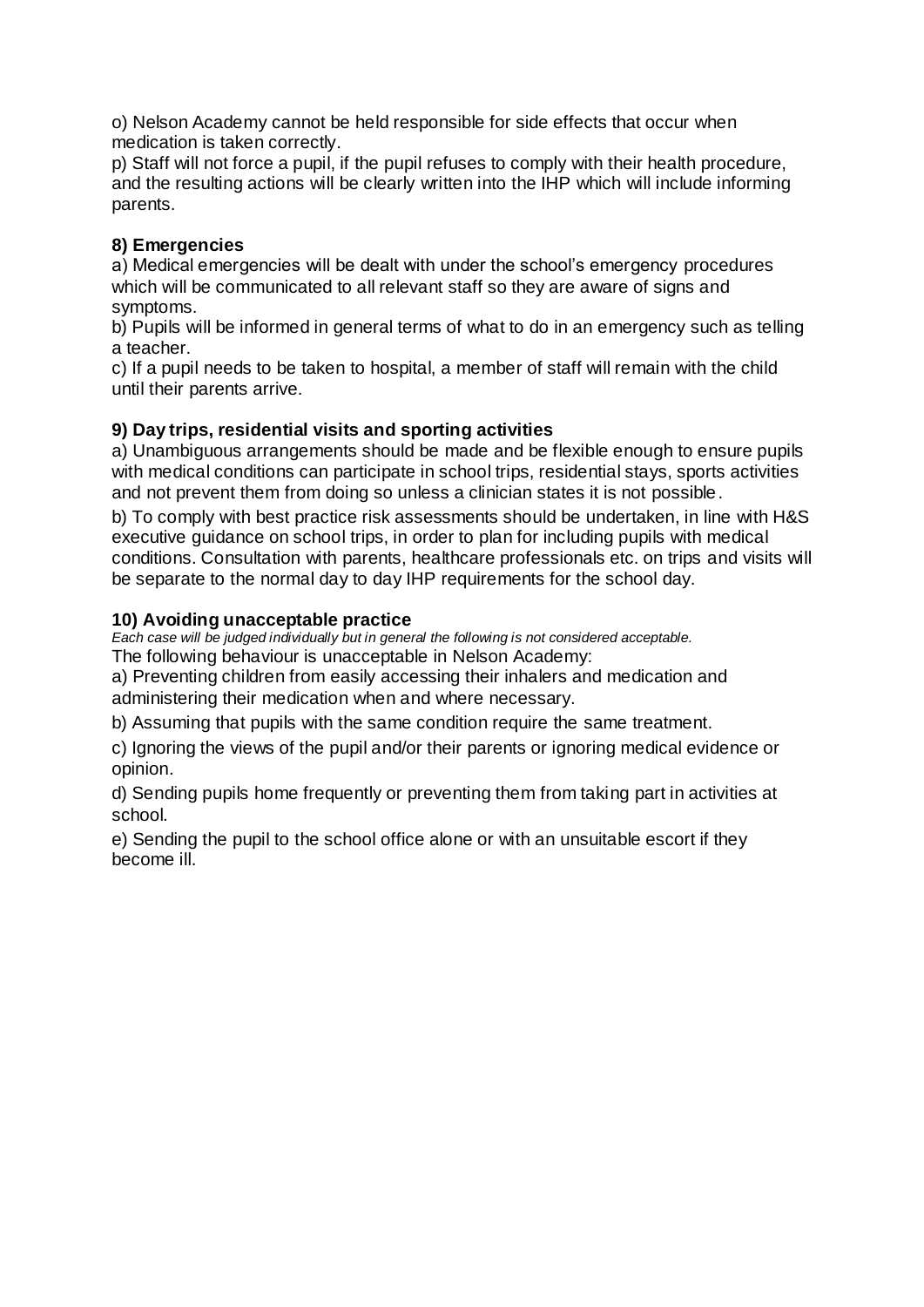f) Penalising pupils with medical conditions for their attendance record where the absences relate to their condition.

g) Making parents feel obliged or forcing parents to attend school to administer medication or provide medical support, including toilet issues.

h) Creating barriers to children participating in school life, including school trips.

i) Refusing to allow pupils to eat, drink or use the toilet when they need to in order to manage their condition.

#### **11) Insurance**

a) Teachers who undertake responsibilities within this policy will be assured by the Principal that are covered by the academy's insurance.

b) Full written insurance policy documents are available to be viewed by members of staff who are providing support to pupils with medical conditions. Those who wish to see the documents should contact the Principal.

#### **12) Complaints**

a) All complaints should be raised with the school in the first instance.

b) The details of how to make a formal complaint can be found in the Trust Complaints Policy.

#### **13) Definitions**

a) 'Parent(s)' is a wide reference not only to a pupil's birth parents but to adoptive, step and foster parents, or other persons who have parental responsibility for, or who have care of, a pupil.

b) 'Medical condition' for these purposes is either a physical or mental health medical condition as diagnosed by a healthcare professional which results in the child or young person requiring special adjustments for the school day, either ongoing or intermittently. This includes; a chronic or short-term condition, a long-term health need or disability, an illness, injury or recovery from treatment or surgery. Being 'unwell' and common childhood diseases are not covered.

c) 'Medication' is defined as any prescribed treatment.

d) 'Prescription medication' is defined as any drug or device prescribed by a doctor, prescribing nurse or dentist and dispensed by a pharmacist with instructions for administration, dose and storage.

e) A 'staff member' is defined as any member of staff employed Nelson Academy.